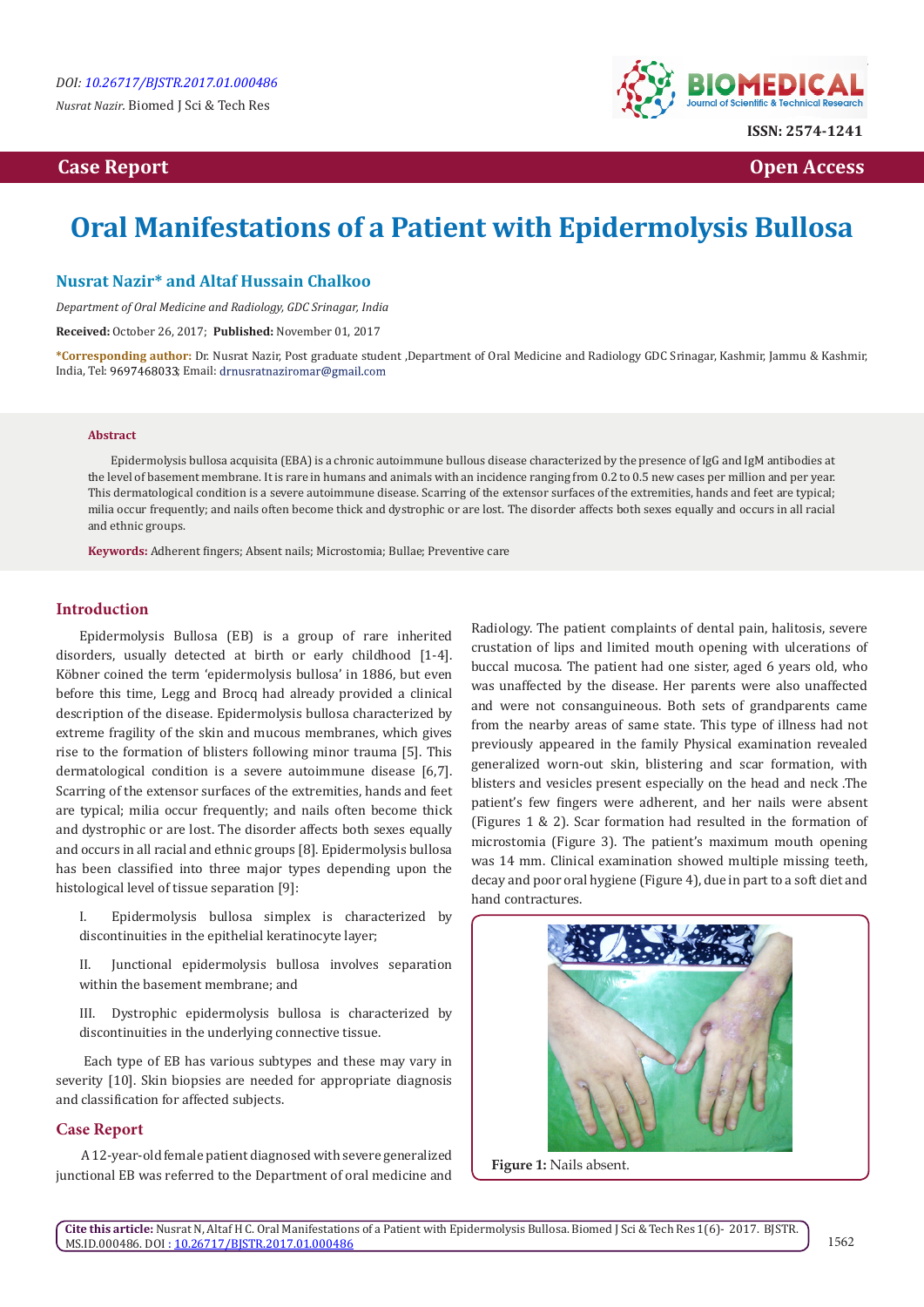

**Figure 2:** Fingers adherent.



**Figure 3:** Crustations over lips[before] marked improvement [after].



**Figure 4:** Severe ulcerations of buccal mucosa [before] marked improvement [after].

The patient was a case of junctional epidermolysis bullosa which was confirmed by histopathology. Skin biopsy from fresh bulla showed a large dermo-epidermal bulla with mild chronic inflammatory infiltrate in dermis. Direct immuno fluorescence showed IgG IgM deposition at the level of basement membrane; all the features were suggestive of junctional epidermolysis bullosa. The goal of treatment in the present case was to prevent blisters from forming and its resulting complications. Topical steroids and antibiotics were used to promote healing and prevent secondary infection of blisters. Since restoration of teeth was not possible due to severe crown destruction, extraction of few teeth was done in two sittings under local anaesthesia. The use of an aloe vera containing tooth gel at home was suggested to soothe the burning feeling affecting the gums. A mouthwash was also prescribed to help the salivary immune system protect the mucosal surfaces. In this case, minimal intervention has so far preserved the oral cavity

and monthly topic fluoride application helped to control dental caries. The patient maintains continuous contact with the health team to avoid complex treatments. Follow-up is advised after every 3 months for the evaluation of oral status.

#### **Discussion**

EB is a group of rare genetically determined disorders characterized by the development of blisters following minor or insignificant trauma or traction to the skin or mucosal surfaces [11-13].Oral manifestations and dental involvement of EB vary in frequency, in severity and according to subtype. Dental management of individuals with EB has been reported previously by several authors [14,15]. Examinations have shown that the caries prevalence among individuals with dystrophic EB and junctional EB is significantly higher than among healthy people [16]. Similar observations have been made with respect to the prevalence of plaque and gingivitis. However, the patients examined in these studies show no significantly higher prevalence of *Candida albicans, Lactobacillus casei or Streptococcus mutans* [17]. Wright et al .reported that none of their patients with EB showed any evidence of a decreased salivary flow rate [18]. Despite the severe cutaneous and extracutaneous involvement associated with inherited EB, the above authors found no evidence to support the hypothesis of abnormal salivary function or mucosal immunity in this disease. Taken together, these findings suggest that the rampant dental caries seen in the various forms of EB are more likely to be attributable to non salivary factors, such as enamel involvement, soft-tissue alterations and/or diet. Dental caries have a complex pathogenesis and may be influenced by a variety of genetic and environmental factors. Childhood EBA is a very rare disease and none of the previously described patients had dental abnormalities as a clinical manifestation of this disease. Interestingly, defects in enamel maturation and/or mineralization have been reported in dystrophic and junctional epidermolysis bullosa. The Col17\_/\_ mice, a model to study non-Herlitzjunctional epidermolysis bullosa enamel hypoplasia, exhibit imperfect amelogenesis demonstrated by malformed enamel rods and irregular enamel matrix [19].

Similar changes are observed in some cases of epidermolysis bullosa caused by mutations in laminin 5, a6b4 integrin or collagen VII [20]. The tooth abnormalities due to type VII collagen deficiency investigated in Col7a1\_/\_ and COL7-rescued humanized mice may be attributed to poorly differentiated ameloblasts [21]. Defective enamel structure may provide a flourishing local environment for cariogenic bacteria by providing more adhesive and colonization potential and being more acid soluble. Hence, defective enamel appears to be a favoring factor for dental caries of childhood. Epidermolysis bullosa treatment is generally focused on support. Perforating the blisters contributes to accelerating the healing process and prevents continued lateral spread of the blisters. Currently, researchers are focusing their attention on gene and cell therapy, recombinant protein infusions, intradermal injections of allogenic fibroblasts and stem cell transplantation. Other developing therapies are directed toward the enhancement of wound healing and better quality of life for EB patients [22]. Some difficulties complicate the rehabilitation treatment of these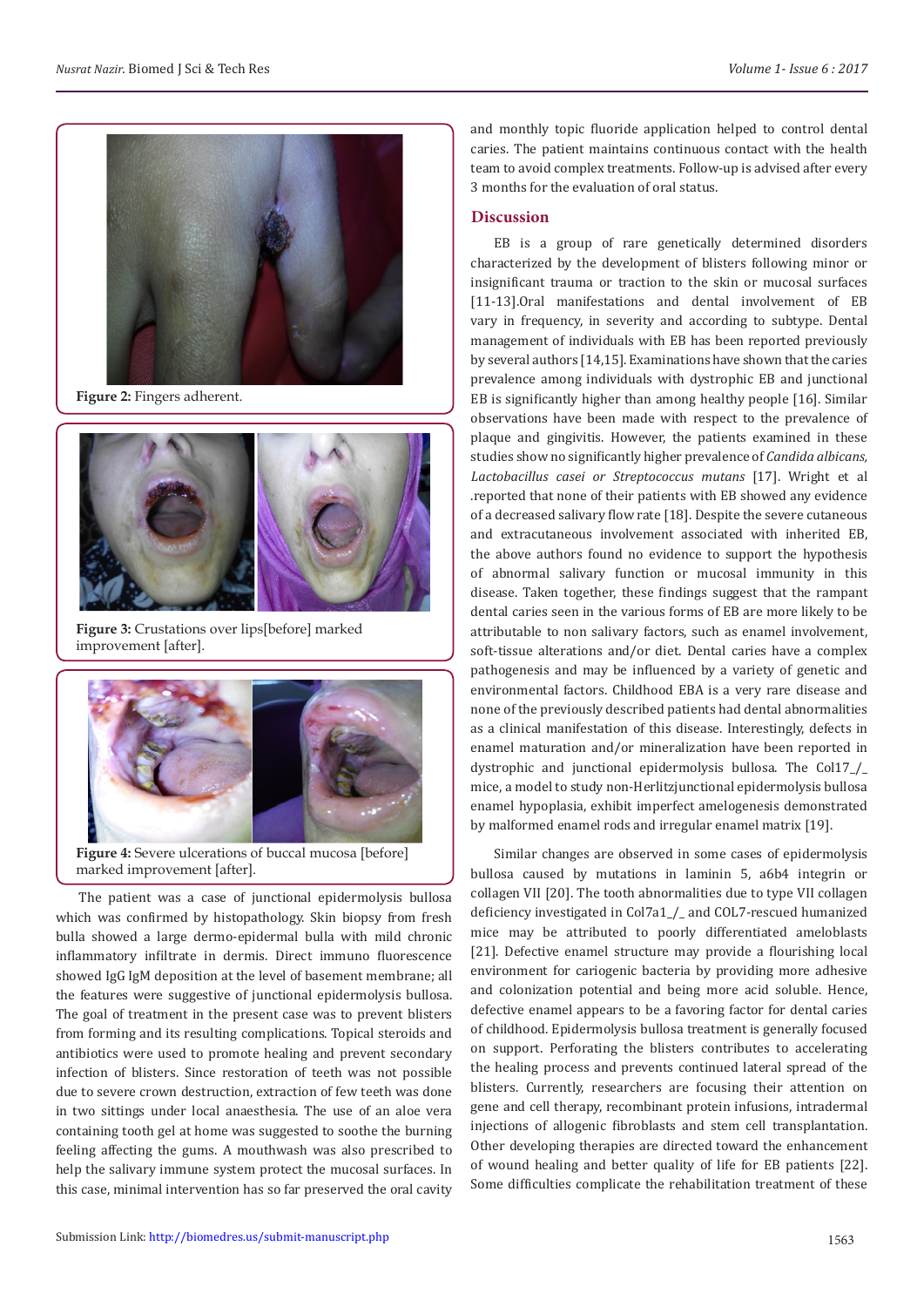patients, as the fragility of the mucosa and the microstomia. The lesions in the oral mucous membrane can be so severe that they interfere with nutrition as a result of the difficulty of food due to pain as in present case. Thus, the treatment of the EB patient must be modified in order to decrease the effects of local trauma to the tissues.

Oral ulceration due to trauma during dental manipulation is unavoidable, but it could be limited by the mucosa lubrication before any manipulation with hydrocortisone cream, triamcinalone or petroleum jelly [23]. In addition, the use of small-sized instruments, short-shaft dental burs and hand pieces with a small-sized head is indicated. Dentures and restorations should be carefully adapted and highly polished; secondary infections should be prevented with the use of oral antiseptics or using topical antibiotics on existing bullous lesions. During the dental treatment in outpatient settings, the administration of local anaesthesia to patients with EB may also cause blister formation and should therefore be avoided whenever possible. Nevertheless, when necessary, local anesthetics should be injected slowly and deeply into the tissues to prevent mechanical tissue separation and blistering. Owing to the difficulties related to the restorative dental treatment of these patients, the emphasis on the oral health management must be on prevention beginning at an early age. Regular application of topical and systemic fluoride, oral hygiene instructions and dietary guidelines minimize caries development and improves overall oral health.

#### **Conclusion**

Early dental management and preventive care to minimize caries development and to improve oral health is very important for patients with EB. Furthermore, they are often advised to reduce their consumption of cariogenic foods. Topical fluoride applications at regular intervals are also indicated. Ongoing patient monitoring must be stressed to minimize the need for restorative treatment in patients with EB.

#### **References**

- 1. [Travis SP, McGrath JA, Tumbull AJ, Schofield OM, Chan O, et al. \(1992\)](http://www.sciencedirect.com/science/article/pii/0140673692927599)  [Oral and gastrointestinal manifestations of epidermolysis bullosa.](http://www.sciencedirect.com/science/article/pii/0140673692927599)  [Lancet 340: 1505-1506.](http://www.sciencedirect.com/science/article/pii/0140673692927599)
- 2. [Wright JT, Fine JD, Johnson L \(1994\) Dental caries risk in hereditary](https://www.ncbi.nlm.nih.gov/pubmed/7854950)  [epidermolysis bullosa. Pediatric Dentistry 16: 427-432.](https://www.ncbi.nlm.nih.gov/pubmed/7854950)
- 3. [Brooks JK, Bare LC, Davidson J, Taylor LS, Wright JT \(2008\) Junctional](https://www.ncbi.nlm.nih.gov/pubmed/18329564)  [epidermolysis bullosa associated with hypo plastic enamel and](https://www.ncbi.nlm.nih.gov/pubmed/18329564)  [pervasive failure of tooth eruption: Oral rehabilitation with use of an](https://www.ncbi.nlm.nih.gov/pubmed/18329564)  [over denture. Oral Surgery Oral Medicine Oral Pathology Oral Radiology](https://www.ncbi.nlm.nih.gov/pubmed/18329564)  [and Endodontics 105: e24-e28.](https://www.ncbi.nlm.nih.gov/pubmed/18329564)
- 4. Lanschuetzer CM, Fine JD (2009) General aspects. In: Life with Epidermolysis Bullosa (EB). Etiology, Diagnosis, Multidisciplinary Care and Therapy. Fine JD, Hintner H (Eds.) Netherlands: Springer pp. 1-95.
- 5. Sia**ñ**ez-Gonz**á**[lez C, Pezoa Jares R, Salas Alanis JC \(2009\) Congenital](https://www.ncbi.nlm.nih.gov/pubmed/20038360)  [epidermolysis bullosa: a review. Actas Dermosifiliogr 100\(10\): 842-856.](https://www.ncbi.nlm.nih.gov/pubmed/20038360)
- 6. [Williams EF, Gannon K, Soon K \(2011\) The experiences of young people](https://www.ncbi.nlm.nih.gov/pubmed/21441362) [with epidermolysis bullosa simplex: a qualitative study. J Health Psychol](https://www.ncbi.nlm.nih.gov/pubmed/21441362) [16\(5\): 701-710.](https://www.ncbi.nlm.nih.gov/pubmed/21441362)
- 7. [Komorowski L, Müller R, Vorobyev A, Probst C, Recke A, et al. \(2013\)](https://www.ncbi.nlm.nih.gov/pubmed/22341608) [Sensitive and specific assays for routine serological diagnosis of](https://www.ncbi.nlm.nih.gov/pubmed/22341608) [epidermolysis bullosa acquisita. J Am Acad Dermatol 68\(3\): e89-e95](https://www.ncbi.nlm.nih.gov/pubmed/22341608)
- 8. [Momeni A, Pieper K \(2005\) Junctional epidermolysis bullosa: a case](http://onlinelibrary.wiley.com/doi/10.1111/j.1365-263X.2005.00622.x/abstract) [report. International Journal of aediatric Dentistry15: 146-150.](http://onlinelibrary.wiley.com/doi/10.1111/j.1365-263X.2005.00622.x/abstract)
- 9. [Fine JD, Bauer EA, Briggaman RA, Carter DM, Eady RA, et al \(1991\)](https://www.ncbi.nlm.nih.gov/pubmed/1999509) [Revised clinical and laboratory criteria for subtypes of inherited](https://www.ncbi.nlm.nih.gov/pubmed/1999509) [epidermolysis bullosa. A consensus report by the Subcommittee on](https://www.ncbi.nlm.nih.gov/pubmed/1999509) [Diagnosis and Classification of the National Epidermolysis Bullosa](https://www.ncbi.nlm.nih.gov/pubmed/1999509) [Registry. Journal of the American Academy of Dermatology 24: 119-135.](https://www.ncbi.nlm.nih.gov/pubmed/1999509)
- 10. [Fine JD, McGrath J, Eady R \(2000\) Inherited epidermolysis bullosa](http://www.jaad.org/article/S0190-9622(00)31169-0/abstract) [comes into the new millennium: a revised classification system based](http://www.jaad.org/article/S0190-9622(00)31169-0/abstract) [on current knowledge of pathogenic mechanisms and the clinical,](http://www.jaad.org/article/S0190-9622(00)31169-0/abstract) [laboratory, and epidemiologic findings of large, well-defined patient](http://www.jaad.org/article/S0190-9622(00)31169-0/abstract) [cohorts. Journal of the American Academy of Dermatology 43: 135-137.](http://www.jaad.org/article/S0190-9622(00)31169-0/abstract)
- 11. [Carroll DL, Stephan MJ, Hays GL \(1983\) Epidermolysis bullosa-review](http://www.sciencedirect.com/science/article/pii/S0002817783750166) [and report of a case. J Am Dent Assoc 107: 749-751.](http://www.sciencedirect.com/science/article/pii/S0002817783750166)
- 12. [Fine JD, Johnson LB, Suchindran CM \(1994\) The National Epidermolysis](https://www.ncbi.nlm.nih.gov/pubmed/8006439) [Bullosa Registry. J Invest Dermatol 102: 545-565.](https://www.ncbi.nlm.nih.gov/pubmed/8006439)
- 13. [Gormley JW, Show CE \(1976\) Epidermolysis bullosa and associated](https://www.ncbi.nlm.nih.gov/pubmed/1059750) [problems in oral surgical treatment. J Oral Surg 34: 45-52.](https://www.ncbi.nlm.nih.gov/pubmed/1059750)
- 14. [Bohaty B, Spencer P, Dunlap C, Wandera A \(1998\) Epidermolysis bullosa:](http://europepmc.org/abstract/med/9641100) [case report of appropriate classification of subtype because of an early](http://europepmc.org/abstract/med/9641100) [dental exam. Journal of Clinical Pediatric Dentistry 22: 243-245.](http://europepmc.org/abstract/med/9641100)
- 15. [Liu HH, Chen CJ, Miles DA \(1998\) Epidermolysis bullosa simplex: review](https://www.ncbi.nlm.nih.gov/pubmed/9795742) [and report of case. ASDC Journal of Dentistry for Children 65: 349-353.](https://www.ncbi.nlm.nih.gov/pubmed/9795742)
- 16. [Wright JT, Fine JD, Johnson L \(1994\) Dental caries risk in hereditary](https://www.ncbi.nlm.nih.gov/pubmed/7854950) [epidermolysis bullosa. Pediatric Dentistry 16: 427-432.](https://www.ncbi.nlm.nih.gov/pubmed/7854950)
- 17. [Harris JC, Bryan RA, Lucas VS, Roberts GJ \(2001\) Dental disease and](https://www.ncbi.nlm.nih.gov/pubmed/11699172) [caries related micro flora in children with dystrophic epidermolysis](https://www.ncbi.nlm.nih.gov/pubmed/11699172) [bullosa. Pediatric Dentistry 23: 438-443.](https://www.ncbi.nlm.nih.gov/pubmed/11699172)
- 18. [Wright JT, Childers NK, Evans KL, Johnson LB, Fine JD \(1991\) Salivary](https://www.ncbi.nlm.nih.gov/pubmed/2047096) [function of persons with hereditary epidermolysis bullosa. Oral Surgery,](https://www.ncbi.nlm.nih.gov/pubmed/2047096) [Oral Medicine and Oral Pathology 71: 553-559.](https://www.ncbi.nlm.nih.gov/pubmed/2047096)
- 19. [Vidal F, Baudoin C, Miquel C, Galliano MF, Uitto J, et al \(1995\) Cloning](https://www.ncbi.nlm.nih.gov/pubmed/8586427) [of the laminin alpha 3 chain gene \(LAMA3\) and identification of a](https://www.ncbi.nlm.nih.gov/pubmed/8586427) [homozygous deletion in a patient with Herlitz junctional epidermolysis](https://www.ncbi.nlm.nih.gov/pubmed/8586427) [bullosa. Genomics 30: 273-280.](https://www.ncbi.nlm.nih.gov/pubmed/8586427)
- 20. [Umemoto H, Akiyama M, Domon T, Nomura T, Shinkuma S, et al. \(2012\)](https://www.ncbi.nlm.nih.gov/pubmed/22940071) [Type VII collagen deficiency causes defective tooth enamel formation](https://www.ncbi.nlm.nih.gov/pubmed/22940071) [due to poor differentiation of ameloblasts. Am J Pathol 181: 1659-1671.](https://www.ncbi.nlm.nih.gov/pubmed/22940071)
- 21. [Hakki SS, Celenligil-Nazliel H, Karaduman A, Aysen K, Alp Usubutun,](https://s3.amazonaws.com/academia.edu.documents/44637794/Epidermolysis_bullosa_acquisita_clinical20160411-16497-3whdro.pdf?AWSAccessKeyId=AKIAIWOWYYGZ2Y53UL3A&Expires=1509368497&Signature=ToZMbAIQ2e2nlADWYgWgUBCdmh0%3D&response-content-disposition=inline%253) [et al \(2001\) Epidermolysis bullosa acquisita: clinical manifestations,](https://s3.amazonaws.com/academia.edu.documents/44637794/Epidermolysis_bullosa_acquisita_clinical20160411-16497-3whdro.pdf?AWSAccessKeyId=AKIAIWOWYYGZ2Y53UL3A&Expires=1509368497&Signature=ToZMbAIQ2e2nlADWYgWgUBCdmh0%3D&response-content-disposition=inline%253) [microscopic findings, and surgical periodontal therapy. A case report. J](https://s3.amazonaws.com/academia.edu.documents/44637794/Epidermolysis_bullosa_acquisita_clinical20160411-16497-3whdro.pdf?AWSAccessKeyId=AKIAIWOWYYGZ2Y53UL3A&Expires=1509368497&Signature=ToZMbAIQ2e2nlADWYgWgUBCdmh0%3D&response-content-disposition=inline%253) [Periodontol 72: 550-558.](https://s3.amazonaws.com/academia.edu.documents/44637794/Epidermolysis_bullosa_acquisita_clinical20160411-16497-3whdro.pdf?AWSAccessKeyId=AKIAIWOWYYGZ2Y53UL3A&Expires=1509368497&Signature=ToZMbAIQ2e2nlADWYgWgUBCdmh0%3D&response-content-disposition=inline%253)
- 22. [Kummer TR, Nagano HC, Tavares SS, Santos BZ, Miranda C \(2013\) Oral](https://www.ncbi.nlm.nih.gov/pubmed/24011299) [manifestations and challenges in dental treatment of epidermolysis](https://www.ncbi.nlm.nih.gov/pubmed/24011299) [bullosa dystrophica. J Dent Child 80\(2\): 97-100.](https://www.ncbi.nlm.nih.gov/pubmed/24011299)
- 23. [Stavropoulos F, Abramowicz S \(2008\) Management of the oral surgery](https://www.ncbi.nlm.nih.gov/pubmed/18280394) [patient diagnosed with epidermolysis bullosa: report of 3 cases and](https://www.ncbi.nlm.nih.gov/pubmed/18280394) [review of the literature. J Oral Maxillofac Surg 66: 554-559.](https://www.ncbi.nlm.nih.gov/pubmed/18280394)